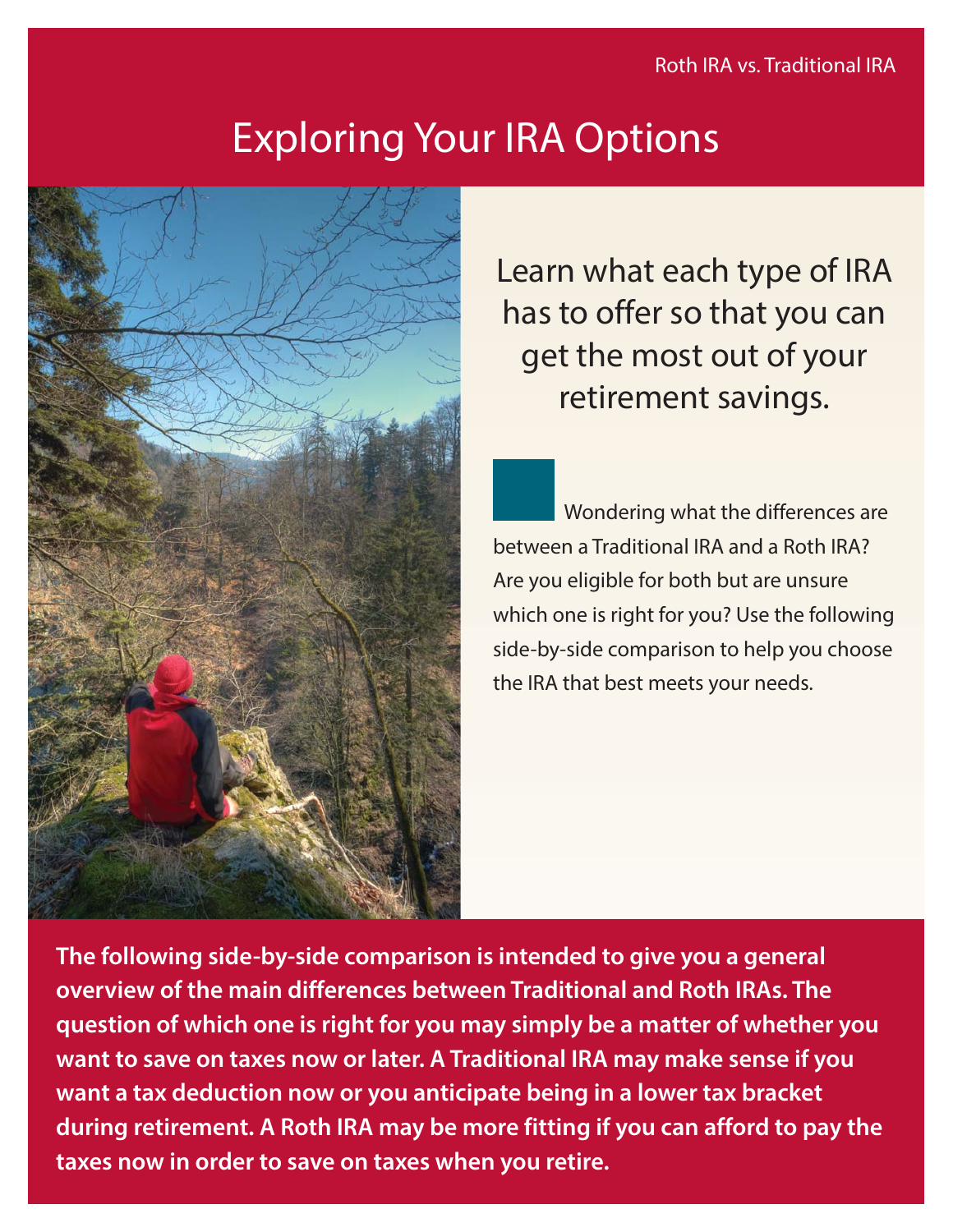## Exploring Your IRA Options

|                                                                     | <b>Roth IRA</b>                                                                                                                                                                                                                                              | <b>Traditional IRA</b>                                                                                                                                                                                                                                                                                                                                                                                                                  |  |  |  |  |  |
|---------------------------------------------------------------------|--------------------------------------------------------------------------------------------------------------------------------------------------------------------------------------------------------------------------------------------------------------|-----------------------------------------------------------------------------------------------------------------------------------------------------------------------------------------------------------------------------------------------------------------------------------------------------------------------------------------------------------------------------------------------------------------------------------------|--|--|--|--|--|
| Can I<br>contribute?                                                | You are eligible to contribute if you earn<br>compensation (or file a joint tax return with a<br>spouse who earns compensation) and your<br>modified adjusted gross income (MAGI) is<br>less than or within the defined limits. See the<br>MAGI chart below. | You are eligible to contribute if you are under age<br>70½ and earn compensation (or file a joint return with<br>a spouse who earns compensation).                                                                                                                                                                                                                                                                                      |  |  |  |  |  |
| Can I take an<br>income tax<br>deduction<br>for my<br>contribution? | No. Roth IRA contributions are not tax-<br>deductible.                                                                                                                                                                                                       | Whether your Traditional IRA contribution is<br>deductible on your federal income tax return<br>depends on your marital and tax-filing status, your<br>MAGI, and whether you or your spouse actively<br>participate in an employer-sponsored retirement<br>plan. If neither you or your spouse, if married, are<br>an active participant, you are eligible to deduct your<br>full contribution. Otherwise, see the MAGI chart<br>below. |  |  |  |  |  |
| What are the                                                        | Full<br><b>Partial</b>                                                                                                                                                                                                                                       | <b>Tax-Filing</b><br>Full<br><b>Active</b><br><b>Partial</b>                                                                                                                                                                                                                                                                                                                                                                            |  |  |  |  |  |

| <b>MAGI limits?</b>                                                                                                                                                                                  |                               | <b>Tax-Filing Status</b> |                      | Partial<br>Contribution  | Contribution<br>Allowed | Tax-Filing<br><b>Status</b> | Active<br>Participant      |      | Full<br><b>Deduction</b> | <b>Partial</b><br><b>Deduction</b> | <b>Deduction</b><br>Allowed |
|------------------------------------------------------------------------------------------------------------------------------------------------------------------------------------------------------|-------------------------------|--------------------------|----------------------|--------------------------|-------------------------|-----------------------------|----------------------------|------|--------------------------|------------------------------------|-----------------------------|
|                                                                                                                                                                                                      | Single                        | 2013                     | \$112,000<br>or less | $$112,000-$<br>\$127,000 | \$127,000<br>or more    | Single                      | Yes                        | 2013 | \$59,000<br>or less      | $$59,000-$<br>\$69,000             | \$69,000<br>or more         |
|                                                                                                                                                                                                      |                               | 2014                     | \$114,000<br>or less | $$114,000-$<br>\$129,000 | \$129,000<br>or more    |                             |                            | 2014 | \$60,000<br>or less      | $$60,000-$<br>\$70,000             | \$70,000<br>or more         |
| *MAGI is your<br>adjusted gross<br>income before<br>certain deductions<br>or adjustments to<br>income are made.<br>MAGI limits are<br>subject to annual<br>cost-of-living<br>adjustments<br>(COLAs). | Married,<br>Filing<br>Jointly | 2013                     | \$178,000<br>or less | $$178,000-$<br>\$188,000 | \$188,000<br>or more    | Married,<br>Filing          | Yes                        | 2013 | \$95,000<br>or less      | $$95,000-$<br>\$115,000            | \$115,000<br>or more        |
|                                                                                                                                                                                                      |                               | 2014                     | \$181,000<br>or less | $$181,000-$<br>\$191,000 | \$191,000<br>or more    | Jointly                     |                            | 2014 | \$96,000<br>or less      | $$96,000-$<br>\$116,000            | \$116,000<br>or more        |
|                                                                                                                                                                                                      |                               |                          |                      |                          |                         | Married,<br>Filing          | No,<br>but<br>spouse<br>is | 2013 | \$178,000<br>or less     | $$178,000-$<br>\$188,000           | \$188,000<br>or more        |
|                                                                                                                                                                                                      |                               |                          |                      |                          |                         | Jointly                     |                            | 2014 | \$181,000<br>or less     | $$181,000-$<br>\$191,000           | \$191,000<br>or more        |

## How much can I contribute each year?

\*Contribution limits are subject to annual COLAs.

\*\*The regular contributions to both Traditional and Roth IRAs in aggregate cannot exceed these limits. Depending on your MAGI, you may be able to contribute up to \$5,500 for 2013 and for 2014, or if you are age 50 and older, up to \$6,500 for 2013 and for 2014.

Contributions cannot exceed your annual compensation.

You can contribute up to \$5,500 for 2013 and for 2014, or if you are age 50 and older, up to \$6,500 for 2013 and for 2014.

Contributions cannot exceed your annual compensation.